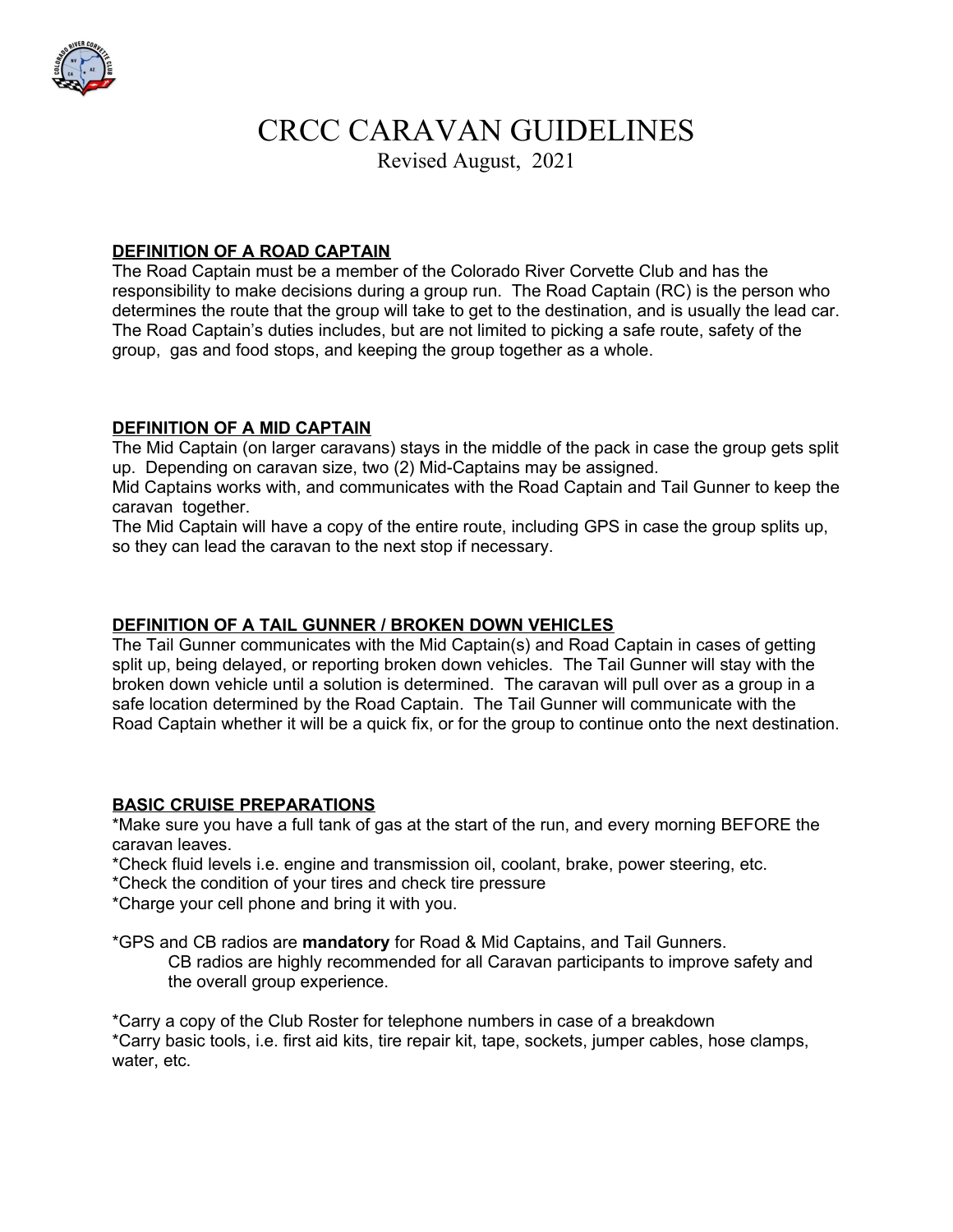

# CRCC CARAVAN GUIDELINES

#### **BASIC CRUISE GUIDELINES**

\*When entering a freeway, the Road Captain will drive in the right hand lane of the freeway at a "safe" minimum speed limit until all or most of the vehicles in the caravan are on the freeway.

\*Once the caravan is on the highway and the Tailgunner and Mid-Captains communicate to the Road Captain that everyone is together, the Road Captain will opt to change lanes, increase speed, use cruise control, and keep the group together.

\*Tailgating is NOT allowed - always maintain a safe and reasonable gap.

## **STAYING TOGETHER**

\*Be aware of the corvette ahead of you and behind you to ensure we all stay together. **"Double Up" - (The caravan may break into 2 or 3 lanes)** at traffic lights to get through the intersections together & avoid getting caught at the light. After which, all cars should try to regroup and merge back into their original positions.

\*Obey all speed signs and other traffic signs.

**\*Repeat Hwy exits (by CB radio) to alert the entire caravan we are taking that exit.** 

\*Be courteous to other "non-club" drivers if they want to move into your lane **\*Cruise control** will be used on long open highways to help keep group together \*Communicate emergency situations to the Road Captain, Mid Captains, & Tailgunners **\*Notify the Road Captain** if you need a **"health break" prior to a scheduled stop,** and verify your intensions and next scheduled stop to meet up.

#### **PASSING/GAPS**

\*Passing is allowed within the caravan "when safe" to keep the group better together. Be aware of "gaps" and try to "minimize" them by staying with the caravan you are in.

#### **NOTE: We feel like no one should drive faster than they feel comfortable, but please do not hold up the ones that do want to drive a little faster by allowing them to pass.**

#### **CARAVAN SPEED / GROUPS**

In larger caravans, the Road Captain may split the club into two (2) groups which will include a fast group (Group 1) and a slower group (Group 2), each with a Road Captain and Tailgunner.

If you fall back too often, or create too many "gaps", you may be asked to go to the back of the caravan, or join the slower group (Group 2) in some cases. Group 2 should at least maintain the posted speed limit. We feel this will help keep both caravans closer together and arrive at the next destination safely.